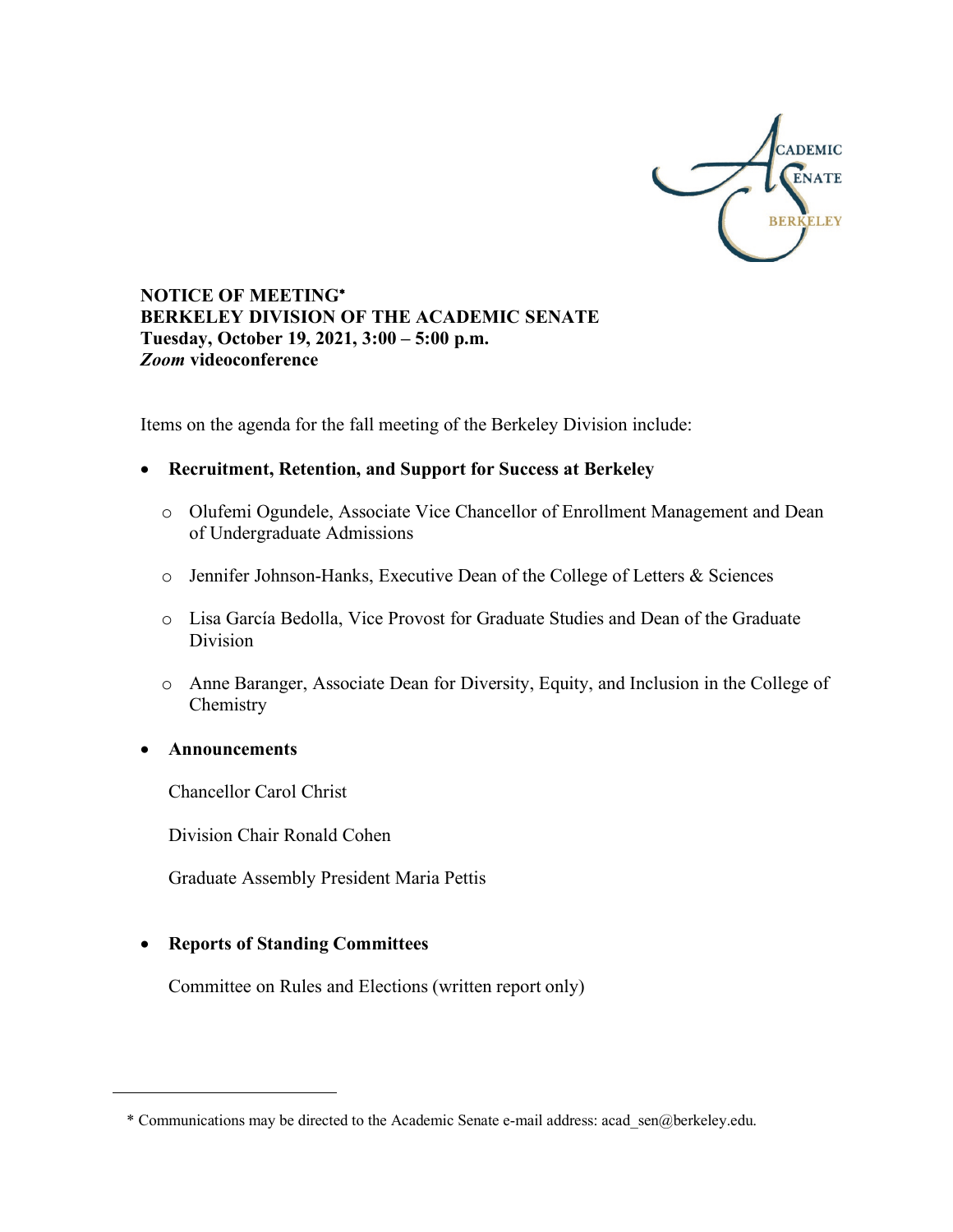## *In Memoriam*

In 2020-21, memorials for the following 71 colleagues were approved and published in *In Memoriam*  on the Academic Senate's website:

*https://senate.universityofcalifornia.edu/in-memoriam/index.php*

*In Memoriam* is a compilation of memorial resolutions honoring deceased members of the University of California, commemorating their lives and their service to the University. Memorials are normally written by close colleagues of the deceased.

A century ago, the idea of Memorial Resolutions written by the faculty took shape during the first severe viral pandemic of the 20th century: the Great Influenza. A century later, CMR would like to acknowledge the globally disruptive COVID-19 pandemic. The past year and a half has been a period of remote contact at the University. Nevertheless, classes were successfully run, research was pursued, and committees performed their business. In-person social, cultural, and athletic events, and other essential parts of the fabric of the institution, were sorely missed. We wish to note that in the academic year 2020-21, one member of the Berkeley emeriti, Stuart Bowyer, the renowned astronomer, died at the age of 86 from complications of Covid-19.

The authors of the memorials are listed in the column on the right.

| Clinton Edward Ballou (Biochemistry and Molecular<br>Biology)     | Jeremy Thorner<br>Randy Schekman<br>Jasper Rine<br>Giovanna Ferro-Luzzi Ames<br>Bruce N. Ames |
|-------------------------------------------------------------------|-----------------------------------------------------------------------------------------------|
| Grigory Isaakovich Barenblatt (Mathematics)                       | Michiel Bertsch<br>Alexandre Chorin<br>Nigel Goldenfeld<br>Juan Luis Vázquez                  |
| Elwyn Ralph Berlekamp (Mathematics and EECS)                      | Nikhil Srivastava                                                                             |
| Charles Stuart Bowyer (Astronomy)                                 | <b>Forrest Mozer</b><br>Jill Tarter                                                           |
| David Liddell Brink (Forestry and Forest Products<br>Chemistry)   | J. Keith Gilless                                                                              |
| Richard Lane Calendar (Molecular and Cell Biology)                | Daniel Portnoy<br>Jeremy Thorner<br>Kathleen Collins                                          |
| Kiren A. Chaudhry (Political Science)                             | Wendy Brown                                                                                   |
| William A. Clemens, Jr. (Paleontology and Integrative<br>Biology) | Kevin Padian                                                                                  |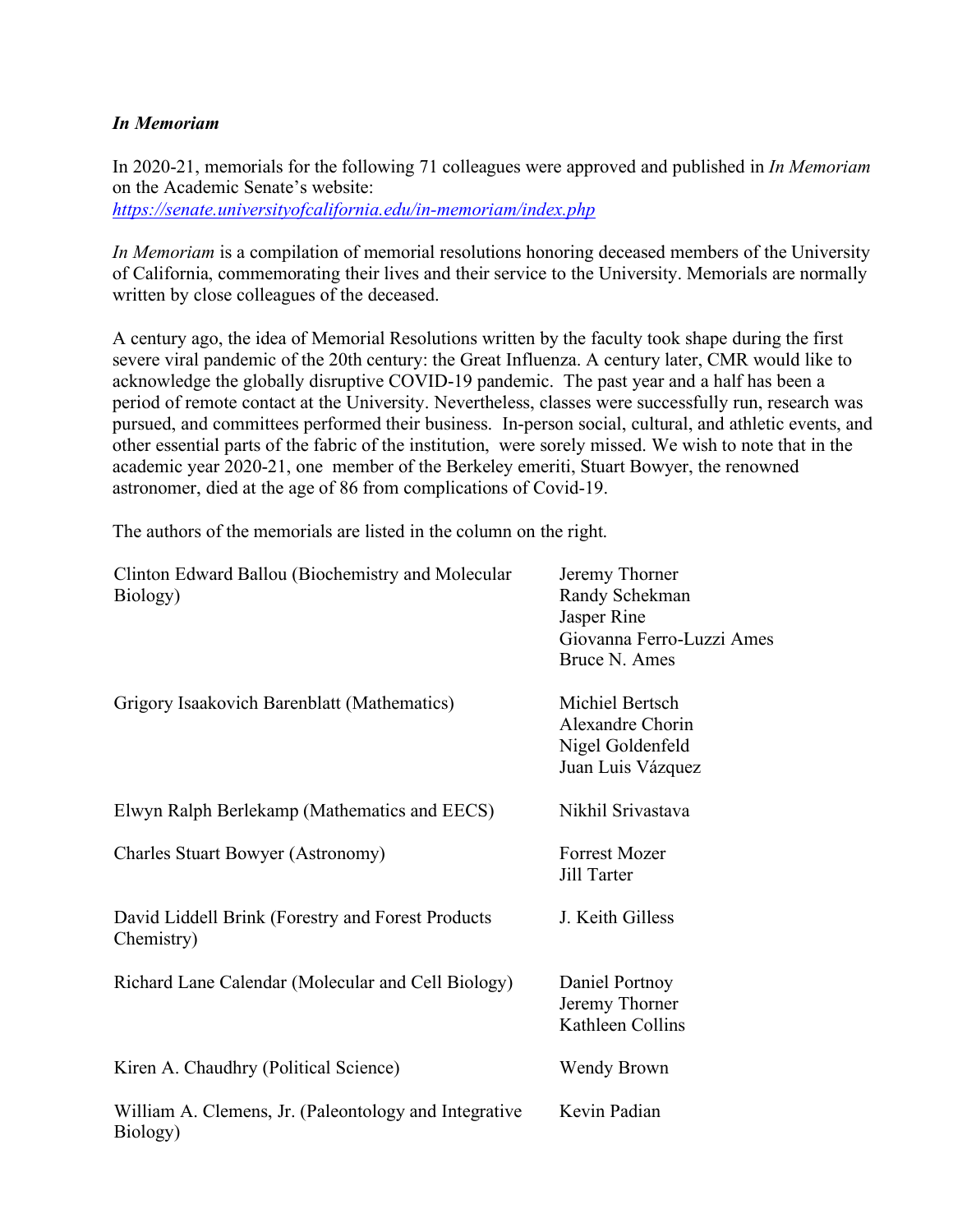Heinz Otto Cordes (Mathematics)

Howell V. Daly (Entomology)

Hubert Dreyfus (Philosophy)

Edwin E. Dugger (Music)

Charles Fillmore (Linguistics)

Richard Garcia (Entomology and Environmental Sciences, Policy, and Management)

Arthur Gill (Electrical Engineering and Computer Sciences)

Stephen E. Glickman (Psychology and Integrative Biology)

Felipe Rochon Gutterriez (Rhetoric)

Charles B. Harris (Chemistry)

Daniel Heartz (Music)

Teh-Wei Hu (Public Health)

David Jenkins (Civil and Environmental Engineering)

Leroy Thomas Kerth (Physics)

Jack F. Kirsch (Molecular and Cell Biology and Chemistry)

Ralph M. Kramer (Social Welfare)

Watson MacMillan Laetsch (Plant and Microbial Biology)

Maciej Zworski

Gordon W. Frankie Rollin E. Coville

Hans Sluga

Cindy Cox

Paul Kay

Vincent H. Resh William Tozer Barbara Des Rochers

Jeff Bokor John Canny

Lucia Jacobs Frederic Theunissen Irving Zucker

Marianne Constable Michael Dalebout Nathan Atkinson Osita (IK) Udekwu

Richard J. Saykally

Nicholas Mathew

Richard Scheffler

Slav Hermanowicz David Sedlak

Mark Strovink

Judith P. Klinman Michael A. Marletta

Michael J. Austin

Elanor Crump Lewis Feldman Russell Jones Renee Sung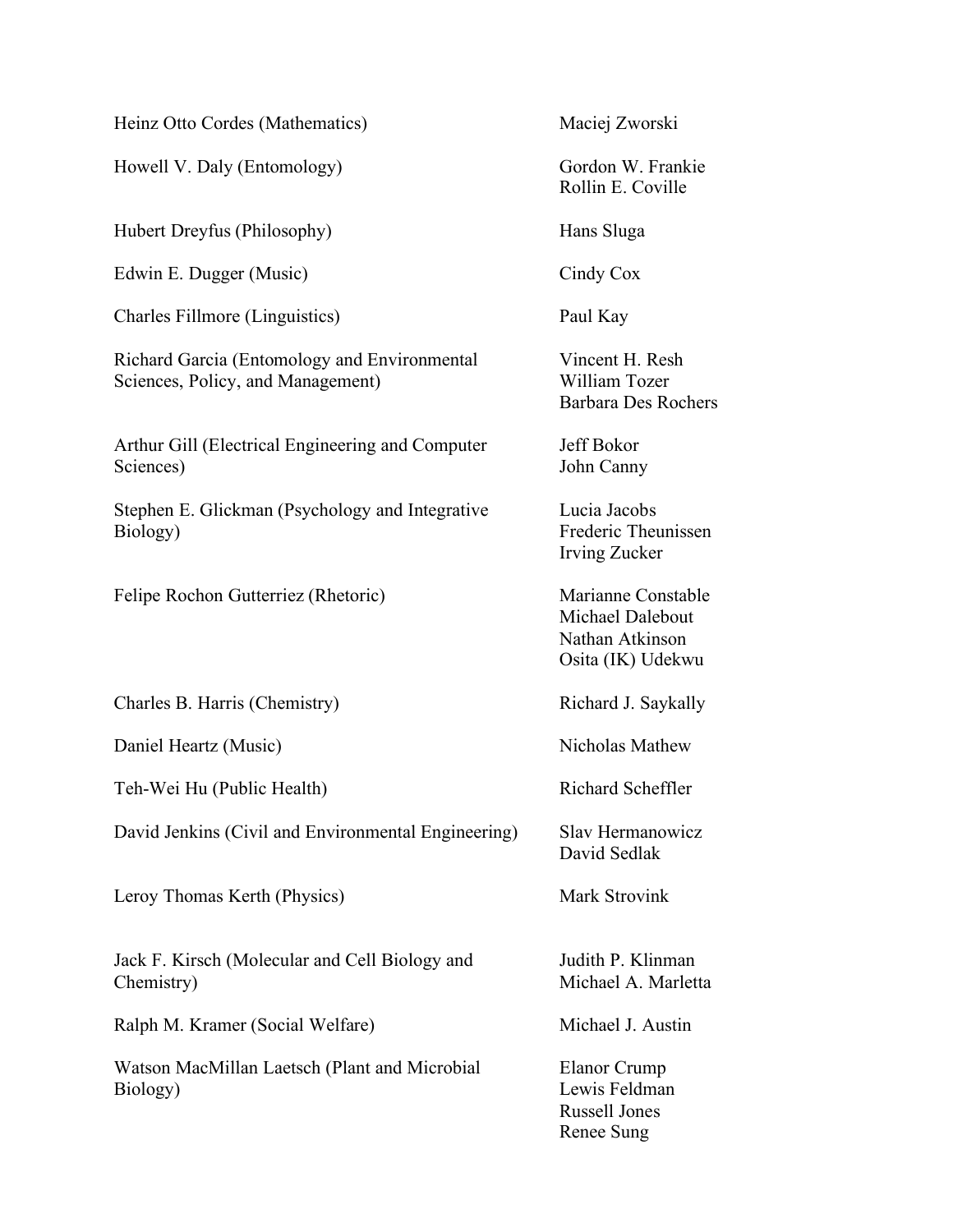| Robert Irwin Macey (Molecular and Cell Biology)                            | Terry Machen<br>Michael Grabe<br>Teresa Moura<br>Daniel Karan<br>Lenore Wadzinski |
|----------------------------------------------------------------------------|-----------------------------------------------------------------------------------|
| Alaa E. Mansour (Mechanical Engineering)                                   | Ronald W. Yeung<br>Donald Liu<br>Elizabeth Zettersten                             |
| Mary Ann Mason (Social Welfare)                                            | Jill Duerr Berrick<br>Neil Gilbert                                                |
| David Matza (Sociology)                                                    | <b>Elliott Currie</b><br>Jonathan Simon                                           |
| Douglas DeWitt McCreary (Environmental Science,<br>Policy, and Management) | Richard Standiford                                                                |
| William McKillop (Forest Economics)                                        | J. Keith Gilless                                                                  |
| John K. McNulty (Law)                                                      | <b>Andrew Bradt</b>                                                               |
| Povindar Kumar Mehta (Civil and Environmental<br>Engineering)              | Paulo J.M. Monteiro<br>Filip C. Filippou<br>Jack P. Moehle<br>Claudia P. Ostertag |
| Robert Middlekauff (American History)                                      | Paula S. Fass<br>Richard R. Johnson                                               |
| Rolf Hugo Muller (Chemical Engineering)                                    | C. Judson King<br>Elton J. Cairns                                                 |
| Joseph A. Myers (Native American Studies)                                  | Juana María Rodríguez<br>Deborah Lustig                                           |
| Miles A. Myers (Education)                                                 | Mary Ann Smith<br>Sandra Murphy                                                   |
| Anthony Newcomb (Music and Italian Studies)                                | Cindy Cox                                                                         |
| Geoffrey Nunberg (Information)                                             | Paul Duguid                                                                       |
| John J. Ohala (Linguistics)                                                | Keith Johnson                                                                     |
| Nancy Turner Park (Principal Budget Analyst)                               | Tom Goldstein & Don McQuade                                                       |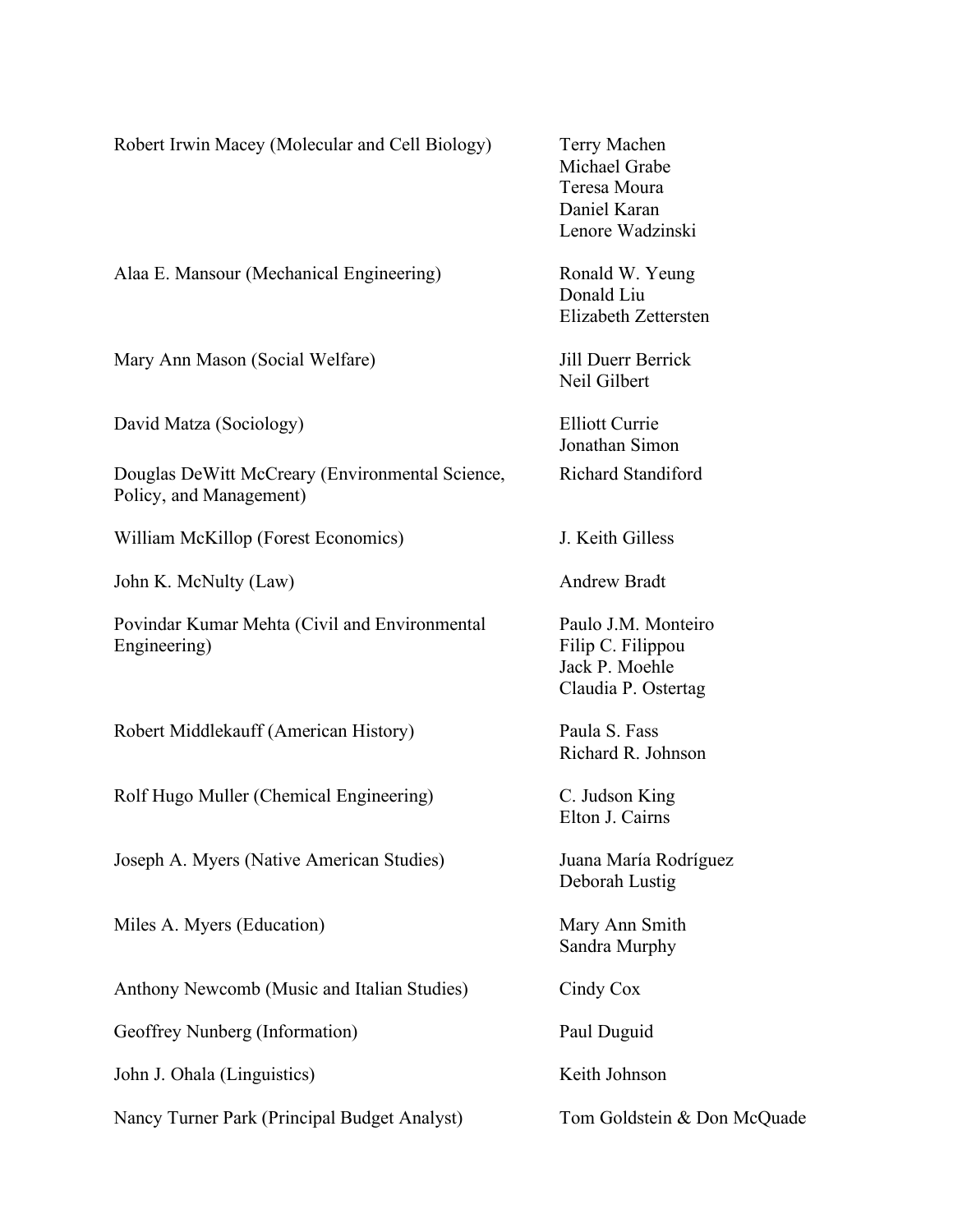| Herbert P. Phillips (Anthropology)                     | <b>Stanley Brandes</b>                                             |
|--------------------------------------------------------|--------------------------------------------------------------------|
| Norman Edgar Phillips (Chemistry)                      | C. Judson King                                                     |
| Arthur M. Poskanzer (Science)                          | Peter Jacobs                                                       |
| Robert Pruger (Social Welfare)                         | <b>Leonard Miller</b><br>Eileen Gambrill                           |
| Gene I. Rochlin (Energy and Resources)                 | Daniel M. Kammen                                                   |
| Harry Rubin (Molecular and Cell Biology)               | G. Steven Martin                                                   |
| Mark Rubinstein (Business Administration)              | Hayne E. Leland                                                    |
| Donald E. Sarason (Mathematics)                        | Michael Christ                                                     |
| Irwin Scheiner (History)                               | Mary Elizabeth Berry                                               |
| Nilabh Shastri (Molecular and Cell Biology)            | David Raulet<br>Ellen Robey<br><b>Astar Winoto</b><br>Greg Barton  |
| Arthur Paul Shimamura (Psychology)                     | <b>Bill Prinzmetal</b><br>Nina Dronkers<br>Ken Paller<br>Rich Ivry |
| Isadore Manuel Singer (Mathematics)                    | John Lott                                                          |
| Kirk Smith (Public Health)                             | Ralph Catalano<br>John Balmes<br>Justin Remais                     |
| David B. Starkweather (Health Services Administration) | Thomas G. Rundall                                                  |
| Merlon L. Stevenson (Physics)                          | <b>Mark Strovink</b><br>Angela Galtieri<br>Anthony Spadafora       |
| George Strauss (Business)                              | Krysten Crawford<br>David I. Levine                                |
| Herbert Leopold Strauss (Chemistry)                    | Richard A. Mathies                                                 |
| David Stronach (Near Eastern Studies)                  | Benjamin W. Porter                                                 |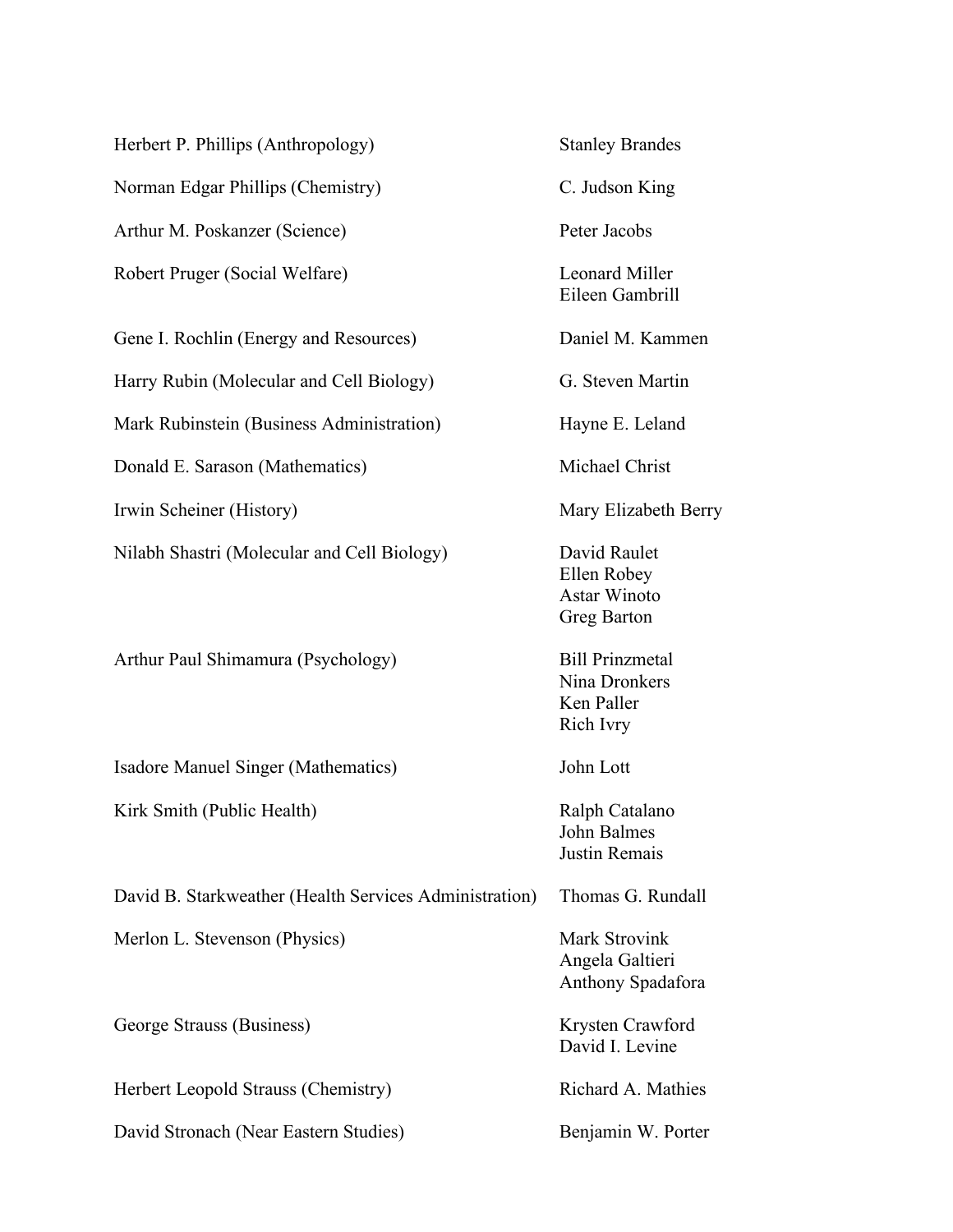| Ignacio Tinoco, Jr. (Chemistry)                                                  | Carlos Bustamente                                                        |
|----------------------------------------------------------------------------------|--------------------------------------------------------------------------|
| Robert Tracy (English)                                                           | Eric Falci<br>Catherine Flynn<br>Catherine Gallagher                     |
| Robert D. Tripp (Physics)                                                        | <b>Herbert Steiner</b>                                                   |
| Martin Wachs (Civil & Environmental Engineering and<br>City & Regional Planning) | Alexandre Bayen<br>Daniel Rodriguez<br>Elizabeth Deakin<br>Adib Kanafani |
| David Wake (Integrative Biology)                                                 | James L. Patton                                                          |
| Luther T. Wallace (Agricultural and Resource<br>Economics)                       | Jeffrey M. Perloff<br>Marye Jayne Wallace                                |
| Richard M. White (Electrical Engineering and Computer<br>Sciences)               | Clark T.-C. Nguyen<br>Richard S. Muller                                  |
| Eyvind Hugo Wichmann (Physics)                                                   | Peter D. Hislop                                                          |
| Webster Wayne Wilcox (Environmental Science, Policy,<br>and Management)          | <b>Stephen Quarles</b><br>Keith Gilless                                  |
| Daniel B. Wile (Psychology)                                                      | Carolyn Pape Cowan<br>Philip A. Cowan<br>Dorothy Kaufmann                |
| Michael Charles Williams (Chemical Engineering)                                  | C. Judson King<br>Alexis T. Bell<br>Clayton J. Radke                     |
| Leon Wofsy (Immunology)                                                          | Jeremy Thorner                                                           |

*Respectfully submitted,*

James Casey Chair, Committee on Memorial Resolutions (2020-21) Professor of Mechanical Engineering and Bioengineering